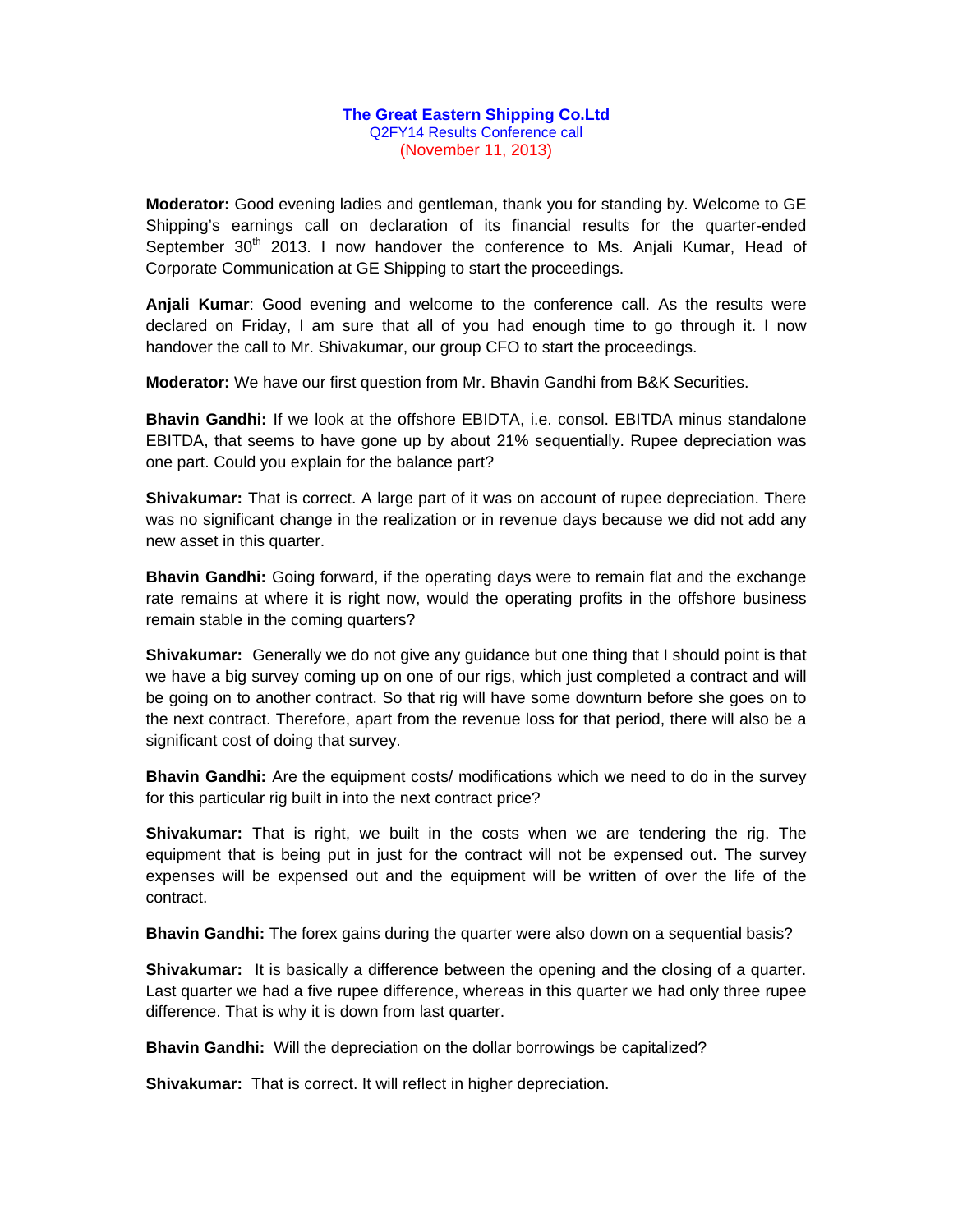**Bhavin Gandhi:** What are the un-hedged dollar borrowings that we have on the balance sheet?

**Shivakumar:** All our dollar borrowings are un-hedged. We have approximately \$1.1 bn, or approx. Rs 6900 crs of debt on the books. We also have a dollar denominated cash of close to \$350 million in the group.

**Moderator:** We have our next question from Mr. Vikram from Antique Stock Broking.

**Vikram:** What is the standalone and consol. NAV for this quarter? Also, why has the other income on the consolidated basis gone down so significantly?

**Shivakumar:** As on 30 Sep'13, the consolidated NAV is Rs 532 per share and standalone NAV is Rs 284 per share. In case of other income, the treasury income dropped drastically during the quarter broadly due to movement in the yields.

**Vikram:** How many ships were dry docked in the second quarter?

**Shivakumar:** None of the vessel was dry docked in the second quarter.

**Moderator:** We have our next question from Mr. Sachin from Lucky Investment.

**Sachin:** Congratulations on a good set of numbers. If you see the operating EBITDA of shipping business, it is almost flat as compared to June quarter. I thought the spot rates for the dry bulk were slightly better in Q2 and since we were not fully covered, the margins should have been slightly higher. Secondly, if you could give us a broad outlook on shipping & offshore segments going forward?

**Shivakumar:** Thanks Sachin. There was an improvement in the dry bulk spot rates in the month of September. However that improvement did not come in time to affect this quarter's results and those voyages which were fixed at a higher rate will reflect in the October-December quarter. Apart from that, even in the tanker segments, the rates were little lower than in the previous quarter.

Regarding the outlook, the one bright spot which was there as of last year was the product tanker market which seemed to show some signs of strength. However, it has not been as strong as a lot of people expected in this calendar year. Though there are still reports out there talking of much stronger calendar 2014 and an even stronger calendar 2015.

**Sachin:** To add on to that, is the market already pricing in some sort of recovery in Europe and US or if this recovery were to continue then the rates probably could start to improve further?

**Shivakumar:** The market is not necessarily pricing in European economic recovery. Basically, the market is pricing in poor refining margins in Europe & OECD countries and new refining capacity emerging in the developing economies, especially Middle East and China in particular. Therefore, shutting down of OECD refineries in Australia, Japan & Europe will happen which will then be substituted by movement of refined products from the developing countries. That is expected to give a boost to the product tanker trade. However, people have seen this coming in and already have ordered a lot of ships in this year which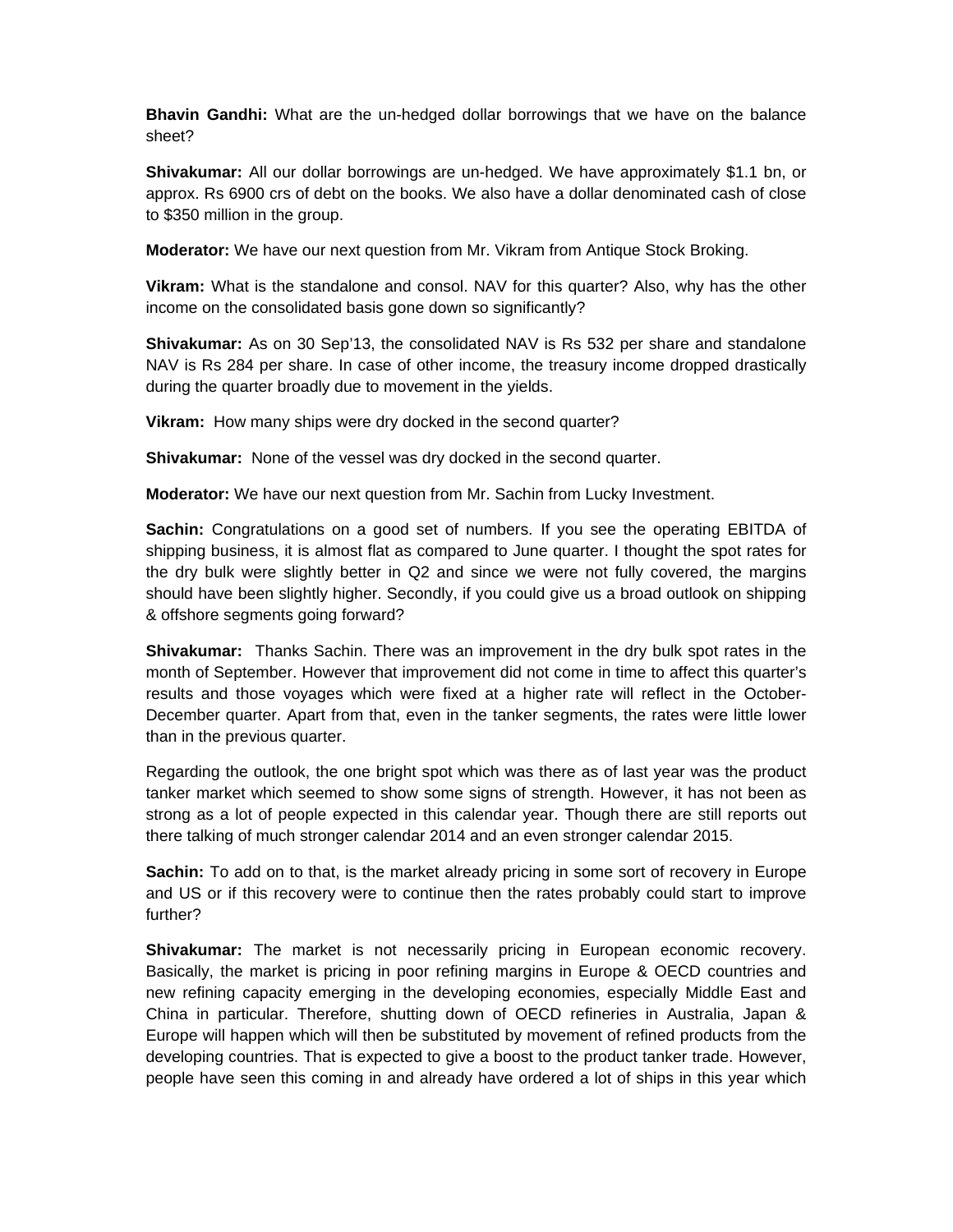will cause a little bit of an issue with regard to the sustainability of the recovery or even whether that recovery can hold for much time.

In case of crude tankers, the market has been very weak for the last 2 years. Again mainly because US domestic shale oil production, which has reduced crude oil imports by 2-3 million barrels a day and that continues to be so and that is removing demand for imports of crude. So, that market still seems weak but we see some spurts in the rates from time to time. VLCCs are currently earning \$35,000 per day, but still people do not expect much from the VLCC trade going forward. New ordering has also been at a very low rate, which is at least a good sign for the crude segment.

Coming to dry bulk segment, demand growth has been very strong backed by strong Chinese imports of iron ore and coal. On the supply side, fleet growth is expected to be somewhere around 6%. So, supply side is still strong. New ordering has been massive on the product tanker and on the dry bulk side. For instance, in Calendar 2012, 25 mn dwt of dry bulk ships were ordered. Whereas in 9mCY13, 46 mn dwt of dry bulk vessels have been ordered. So, that is the kind of ordering which is happening and if we annualize this 46mn dwt, we are talking of 61 mn dwt being ordered in the full year which would be the  $3<sup>rd</sup>$  highest on record, including the boom years 2005 to 2007. So it is looking like recovery will be short lived or somewhat muted.

**Sachin:** This is quite surprising because in between we had reports wherein lot of orders are getting cancelled because of issues with some of the tier 2 yards as well as some of the shipping owners who were facing financial problems.

**Shivakumar:** A lot of the orders never got cancelled. They actually got postponed. So, owners might have cancelled their orders but other owners went and took up those orders because the yard sold off those slots. They were half constructed or had the equipment and therefore the yards sold at a discount. The ships actually got delivered late but they still got delivered. And now what is happened is that people are seeing just the relative value. They are seeing that ships prices are at 50% below peak levels and shipowners are saying that let us go and place order because it can go up from these levels. Then, there is a lot of new money coming in and chasing ships. Capital markets have been very strong and very favorably inclined towards shipping. Lots of money has been raised from private and public equity in shipping, especially, in the last 9 months and this has triggered this big run of orders.

Also, what has happened is that because of the weakness in the market, some yards have shut down. So yard capacity has decreased and all this money is going only into the top tier or second tier yards. People are not going to the unknown yards like they used to go in 2007. And so the pricing power is still there for the yards and therefore prices have moved up.

**Sachin:** Can you give outlook on the offshore business?

**Shivakumar:** On the drilling side, demand seems to be fairly strong. People are expecting E&P spending to come down next year, i.e. about 4-5% increase as against an increase of 8% in this year and 10-11% in last year. But we will have to admit that this year and last year were really massive years in terms of E&P spending. But even a 4-5% increase is still a very strong number. This is in addition to a replacement demand for all the old rigs. In the last 15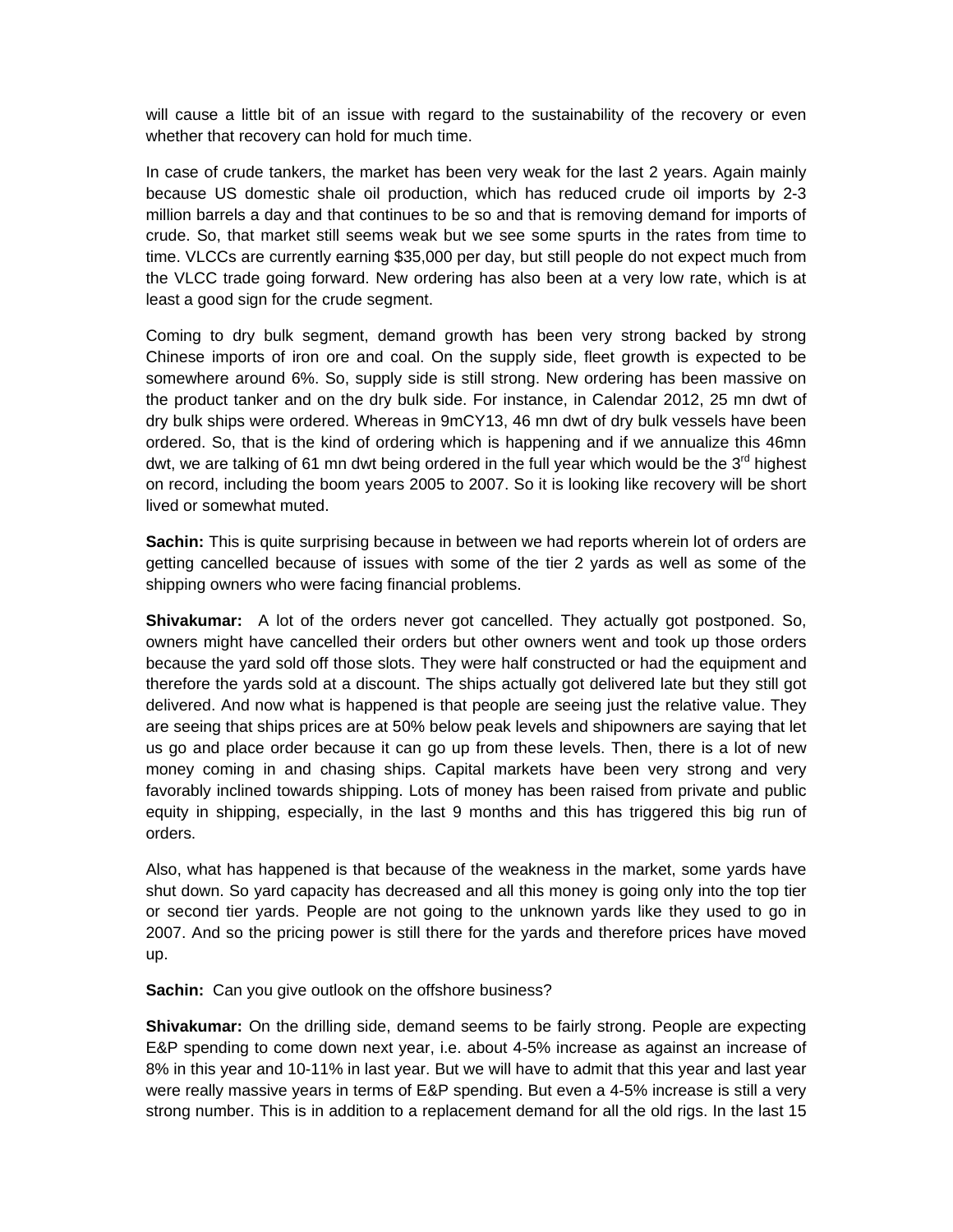months many Chinese Shipyards have got into buildings rigs and they have taken as many orders as a Singaporean Shipyards have taken and these are all first time yards. They have not been able to provide a steep discount but what they do is that they have been giving very favorable payment terms and have been taking orders. So that is a little bit of a concern. But having said that, we will have to see how the delivery record develops. It is not too easy to build a rig so let us see how the delivery happens as against the schedule. But it is still not over-supplied because of the big overhang of old rigs which are still there in the system which needs to be removed. And there are 250+ old rigs which still needs to be removed from operation and we are talking of an order book of about 110 jack-up rigs and the delivery capability is maybe for 45-50 in a year. So there is still a long time to go before you even replace the old tonnage.

Coming to the supply vessels, Chinese threat is much more tangible because they have been able to discount very heavily in the supply vessels business and they are selling at maybe a 30-40% discount to other Asian yards. These vessels come in cheap and compete in some markets like, the Indian market and are bringing down prices and therefore the final realizations. That is a little bit of a threat but overall demand here also remains strong. The only worry is about people bringing in the low capital cost assets and competing and bringing down rates.

**Sachin:** So, is it fair to assume that the charter rates should be higher in the support vessel side as we go forward?

**Shivakumar:** I do not expect significant rate hike in the support vessels because we have a heavy order book here, especially on the PSV. The order book is currently at 25% for PSVs and growing. Charter rates are already extremely profitable especially in international market. They are not so much in the Indian market because of the cheap ships which are competing.

**Moderator:** We have our next question from Mr. Sumit from Standard Chartered.

**Sumit:** Charter rates in the shipping segment were down in Q2 as compared to previous quarter i.e. Q1FY14. What was the reason behind the same?

**Shivakumar:** We got some good fixtures in the previous quarter, especially on the product tanker side and therefore we outperformed substantially in the last quarter. This quarter has been a little weaker and therefore the rates are lower. On the dry bulk side, I think the rates were marginally lower than they were in the previous quarter. So it is not a big change, but it is just a seasonal movement of markets between the months. So it is not a trend, but one thing I would point out is that the product tanker rates were exceptionally strong in Q1FY14 and not really a repeatable number.

**Sumit:** The revenue days have also gone down on a sequential basis

**Shivakumar:** This is purely because of incomplete voyages. Basically the way we account for voyages is that they get accounted when complete. So if a ship has started a voyage and on15<sup>th</sup> September and she discharges on  $2<sup>nd</sup>$  October. Those 15 days are not counted in revenue of the September quarter. So in some quarters there can be a big swing in the revenue days due to this.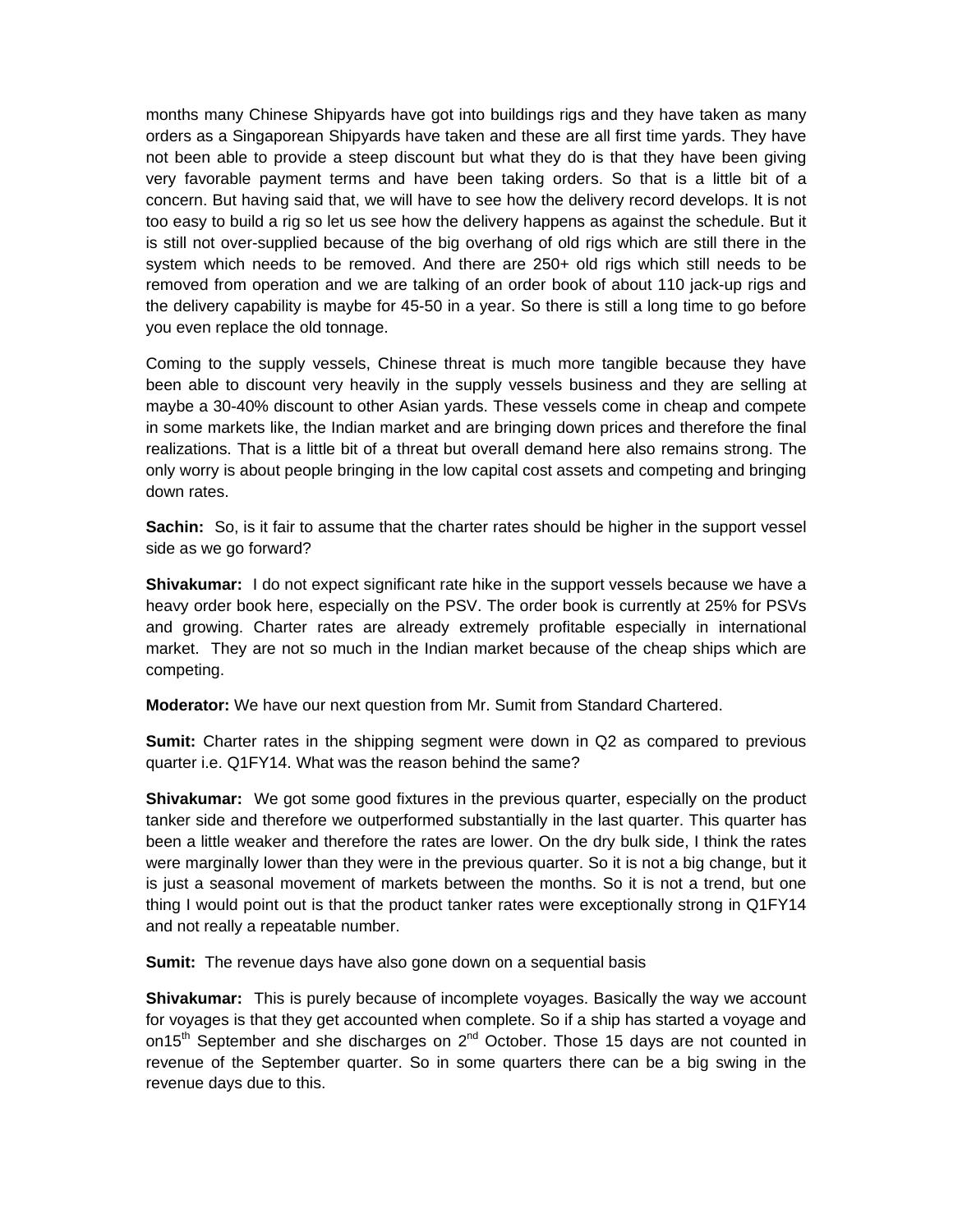**Sumit:** You earlier mentioned that one of the rig has completed its contract and will be going on to the new one. How many days will the rig lose in the survey and entire remobilization process?

**Shivakumar:** We will probably lose a month. It depends on how much the work gets generated. Basically, you are doing a full survey, so a lot of the equipment needs to be overhauled.

**Sumit:** You said that you have factored the cost of this refurbishment in your bid. So does that mean we can see a higher day rate on the same?

**Shivakumar:** We see prices down from the previous contract because the new contract is a 3 year contract as against an earlier contract of 18 months.

**Sumit:** As you mentioned, the outlook for the product & the dry bulk segment does not look to encouraging because of the supply overhang. How would you position yourself in this kind of market? Would you be buyers, sellers or just sitting at where you are?

**Shivakumar:** It is a function of the price. We are buyers and sellers in most markets and it depends on the price. If we are offered a strong price to sell our ship even if we are pretty bullish, we would sell that ship and vice versa. Talking about the current market condition, we are still in net investment mode. We are still think that they are in the bottom quartile of the asset prices for a few of the segments and probably will tend towards buying rather than selling.

**Sumit:** The Company had plans to list the offshore business. Is there any further thought on that side?

**Shivakumar:** No as of now there are no plans to list that company.

**Moderator:** We have our next question from Mr. Ashish Jain from Morgan Stanley.

**Ashish:** For the standalone business, the other expenses and the fuel cost is down quite sharply both year on year and sequentially. How should one read that?

**Shivakumar:** Fuel cost depends on how much you have on time charter and how much you have on voyage charter. Fuel cost moves in line with the price of crude oil, so that has come down a bit in the quarter. So that is the change.

**Ashish:** Why has been the other income down?

**Shivakumar:** It is basically because of the treasury investments in debt funds which have suffered due to increase in yields in the last quarter. These could get reversed. Lot of it is MTM. So you have to recognize MTM losses whereas you cannot recognize MTM profits.

**Ashish:** What is the total amount of capex going forward?

**Shivakumar:** On a consolidated level, we have 4 vessels and one rig to join the fleet which will cost about \$300mn in total.

**Moderator:** We have our next question from Mr. Himanshu from M3 Investments.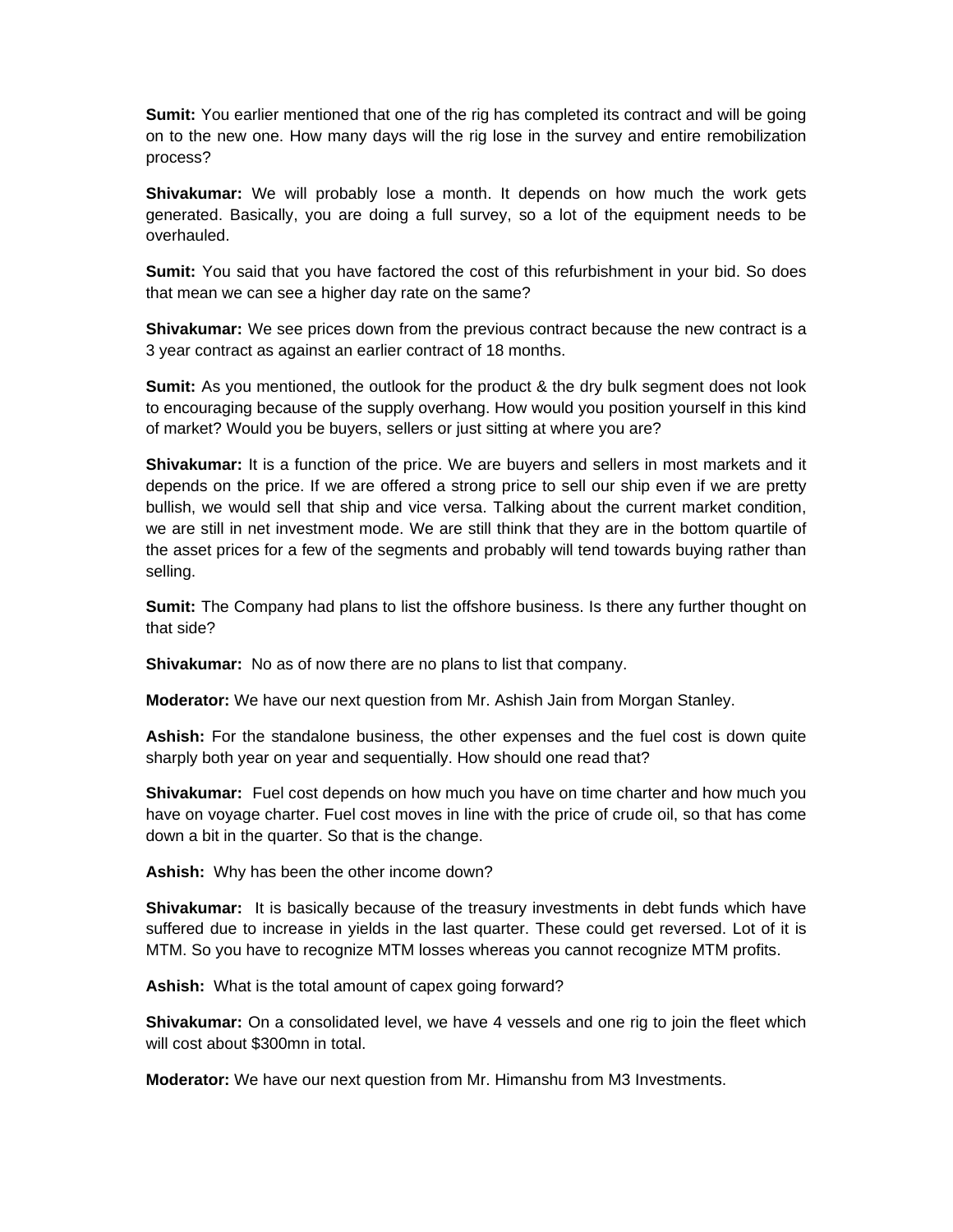**Himanshu:** My first question is on jackup rig market. We ordered this jackup rig in this quarter but what I can recall from the previous conference calls is that we were slightly cautious on the offshore market. What has been the overall thought process behind this purchase?

**Shivakumar:** We do not expect the market to weaken substantially from here. If you just look at some numbers, there are 250 old rigs which need to be removed in the next few years. 45-50 new jackup rigs are expected to get added every year. So just to replace old rigs will take 5 years plus of production. Also, every year additional requirement for jackup rigs is generated because of new demand for more drilling in existing fields. There are very few new shallow water fields but old shallow water fields still requires a lot of work. So overall there is this replacement demand which is equal to 5 years of production capability backed by new demand which is coming for the new age jackup rigs. Therefore, we still remain reasonably optimistic on that market and think that it will provide decent returns but because of the number of new yards getting into it, those gains may get capped.

**Himanshu:** Can you explain the reason for not providing the name of the shipyard where the rig has been ordered?

**Shivakumar:** That is because of the confidentiality requirement in the agreement..

**Himanshu:** Have you already chartered this new jackup rig? Is it necessary to have a rig in place before getting the charter from the charterer?

**Shivakumar:** If you are asking whether we need to have a rig in order to get a contract, yes, you certainly need to have either an existing or an under-construction rig in order to get a contract. In case of our rig, we do not yet have a contract for this rig but we have bid in tenders and hope to get a contract sooner or later..

**Himanshu:** Does the cost of operating offshore assets differ in different geographies? The Company has mentioned in the FY12 annual report that Brazilian operations had certain issues. Can you please help us understand, what are the difficulties when you go outside Indian markets and what differences are there in the contract specifications?

**Shivakumar:** Talking about our activities in Brazil, it is a very specialized operation that we are doing there. We had to spend some extra time to understand the complexity of the operations and therefore took us sometime to settle down. We have now settled down and are proud that we managed to do that. That is why we made that statement. For instance, we operate our assets all over the world. We have vessels in Africa, Middle East, South East Asia and we are perfectly fine operating there. It is only in this specific Brazil contract that we had a little bit of teething trouble and so it took a lot of effort for us to settle down there and that is why we specifically mentioned in our Annual report. We have not mentioned that with regard to any other contracts.

Coming to your question on jackup rig operating cost, it is not the same type of rig which operates here and in the North Sea. There are different types of rigs which operate in the North Sea. The one statement I can make in general is that, costs in India are lower than they are overseas but that is also a function of us being Indians operating in India. So if you were a foreigner operating in India, the cost would be higher because there are local taxes which foreign ships operating in those jurisdictions have to pay and there are local operating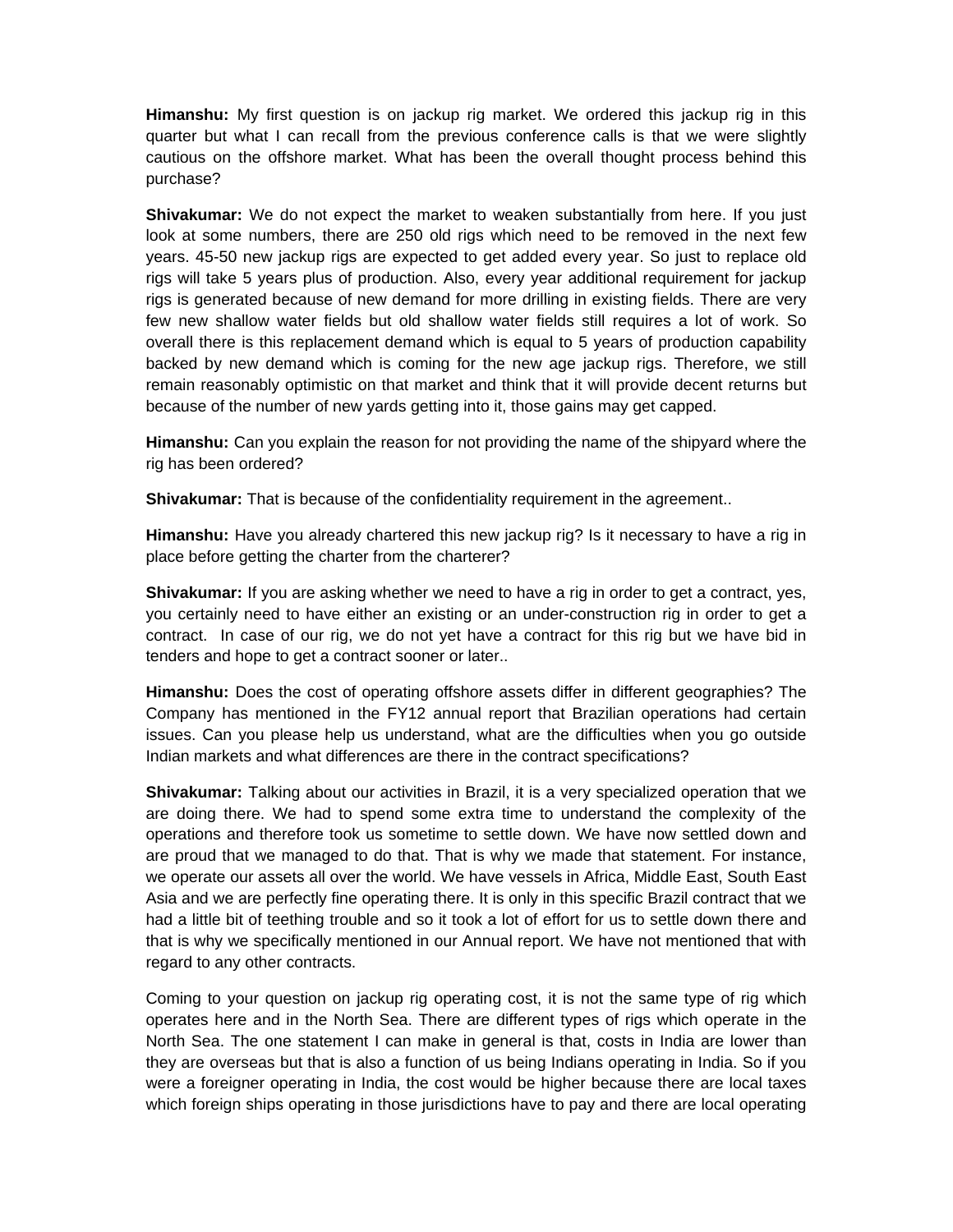requirements which they have to meet. So generally yes, costs are higher in overseas jurisdiction than they are in India but that is because we are specifically an Indian player. And the numbers would be different for different jurisdictions. So in some countries, they are extremely high like Australia or in Brazil.

**Himanshu:** How have the asset prices moved in the offshore business from the beginning of the year?

**Shivakumar:** Assets prices have broadly remained flat in the offshore segment. In term of charter rates, they have also not changed much from the beginning of the year. The market has been flattish at profitable levels.

**Himanshu:** The Company has contracted to buy a second hand gas carrier with scheduled delivery in next year. Is there any specific reason for taking delivery in the next year and not in immediate future?

**Shivakumar:** The seller normally delivers his vessel after completion of the ongoing charter. So it is generally known upfront what the delivery is. When the owner circulates it for sale, he says that this ship is available at a particular date. So it is not very unusual to find such transactions happening because ships are on charter and still the owner wants to lock in a certain price based on his view.

**Moderator:** We have our next question from Mr. Amit Dalal from Tata Investment.

**Amit Dalal:** You spoke about the next 2 years where you see a surge in ordering of ships taking place in both dry bulk and tanker and the yields on that are not that high. So when you decide on remaining net buyer of ships what type of an IRR do you model into your investing?

**Shivakumar:** There is no specific way of reasonable modelling that one can do in this because the market is very volatile. The way that we are looking at it is, and the reason why I said we are a net buyer is, because we are still, in historical terms, at a pretty low part of the cycle in terms of the asset values, even if they have come up, maybe 10% from the bottom of the market. Now, at any point, except at the top of the shipping cycle, you would not have got a current yield of more than 12% on any ship that you bought. The shipping markets generally priced that into the asset values very quickly. So it is tough to make that kind of return and therefore your returns generally, that you can price in at any time is not more than 6-8% in dollar terms. Then you have to play for the blips and you have to say that if I am buying in the low part of the market, I will get at some point a strong market and therefore that will improve the return beyond that. That is the way we are approaching investments and basically saying that broadly market is at a low point, let us invest in good ships and at some point the market will recover and we will make money on these.

**Amit Dalal:** If you were to sell any of your ships that you have already in your fleet, what is the opportunity cost in terms of loss of income in yield basis that you would have?

**Shivakumar:** This is on a current yield?

**Amit Dalal:** Yes.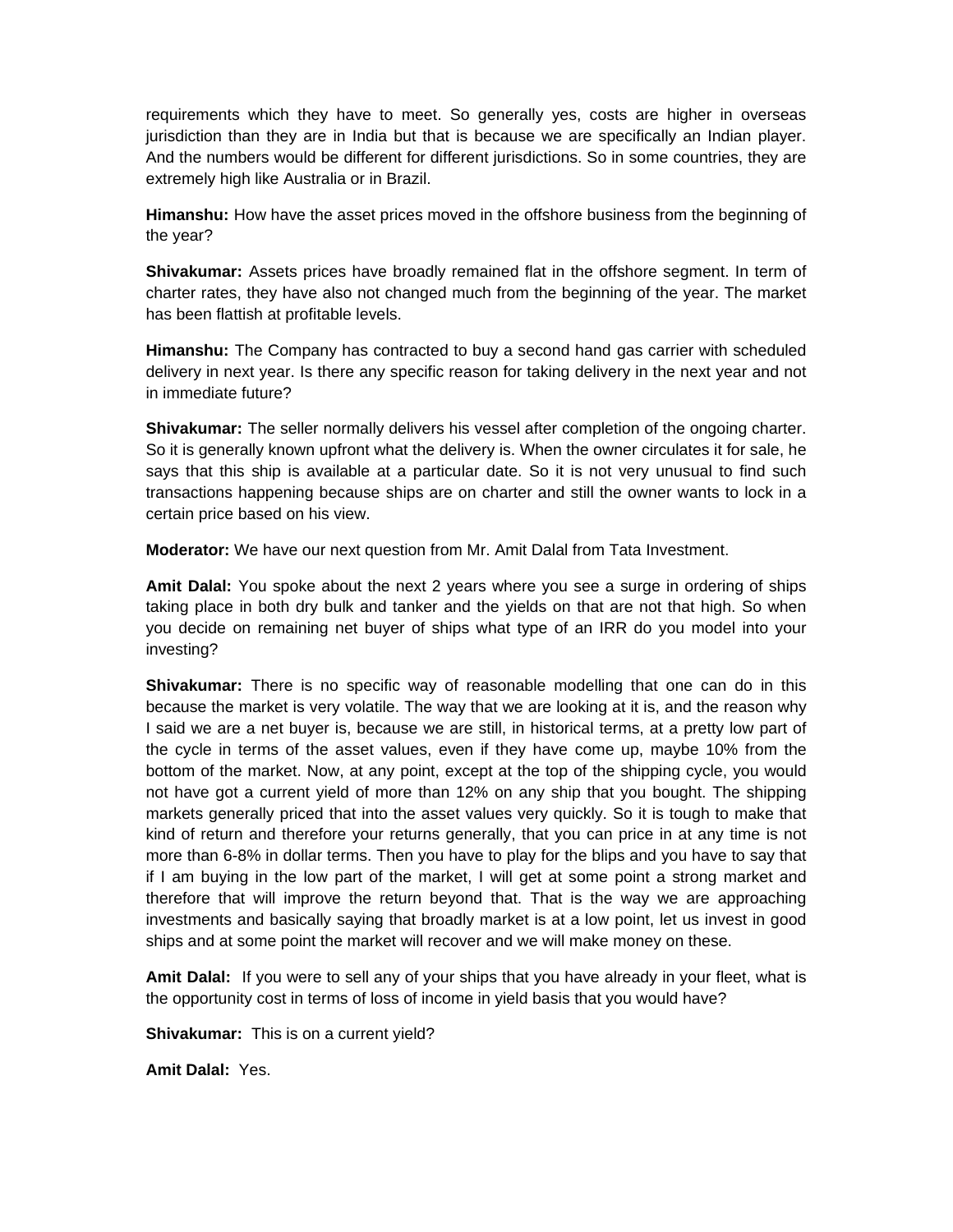**Shivakumar:** On a current yield, most of the ships are not making much money, which in turn is reflected in our results also. We expect freight at some point in time to recover because we do not want asset values to go up without freight markets going up. We would like freight rates to go up and therefore our running yield go up. But yes, that is the entire idea and we are saying that we are going to invest in the low part of the cycle where there does not seem to be much profitability happening and we have seen most of our profitable investments have come by doing counter cyclical investing. The most profitable investments have been counter cyclic and as well where we sold when ships were earning 15% current yield. That is when we have actually made most of our money.

**Amit Dalal:** How much of the buyback have you been able to complete?

**Shivakumar:** As of now, we have managed to get about 15 lakh shares in the buyback.

**Moderator:** We have our next question from Mr. Rohan Jain from Quantum Advisors.

**Rohan:** You told that 46 mn dwt in dry bulk has been ordered YTD. So what would be the comparable figure in the tanker segment?

**Shivakumar:** It is 17 mn dwt in the tanker segment as against 14 mn in the last calendar year. Ample money is coming into the market. Be it by way of private equity or equity markets.

**Rohan:** What has been the scrapping YTD?

**Shivakumar:** Scrapping has been lower than the previous year, especially on dry bulk. Last year in dry bulk we had 33 mn dwt scrapped. This year in the first 10 months we had 18 mn dwt scrapped. So we are expecting to finish up by close about 22 mn dwt. In tankers, we had approximately 12 mn dwt scrapped last year. This year we are going at a run rate of about 11 mn dwt.

**Moderator:** We have our next question from Mr. Sachin K from Lucky Investments.

**Sachin:** Can you give us the net debt as of 31<sup>st</sup> September?

**Shivakumar:** On a consolidated basis, the net debt is close to Rs 2900 crs.

**Moderator:** We have our next question from Mr. Ashish Jain from Morgan Stanley.

**Ashish:** From a next 12-18 month's perspective, would you believe that product tanker is still the best place within the 3 segments of shipping?

**Shivakumar:** Dry Bulk probably will do substantially better than this year, because of a lower base. Hence, in terms of percentage increase, dry bulk will do better than product tanker segment. But on an absolute basis, product tankers may be the most profitable.

**Ashish:** You said that 5-7% of new order book will be delivered in CY14 in the dry bulk segment. Do you expect commodity demand growth to be higher than this supply growth?

**Shivakumar:** We do anticipate demand to grow at a steady pace. New supply will result in lower prices of commodity. For e.g. If iron ore becomes lower than a \$90 a ton, it results in more imports into country like China where the local produced iron ore is not able to